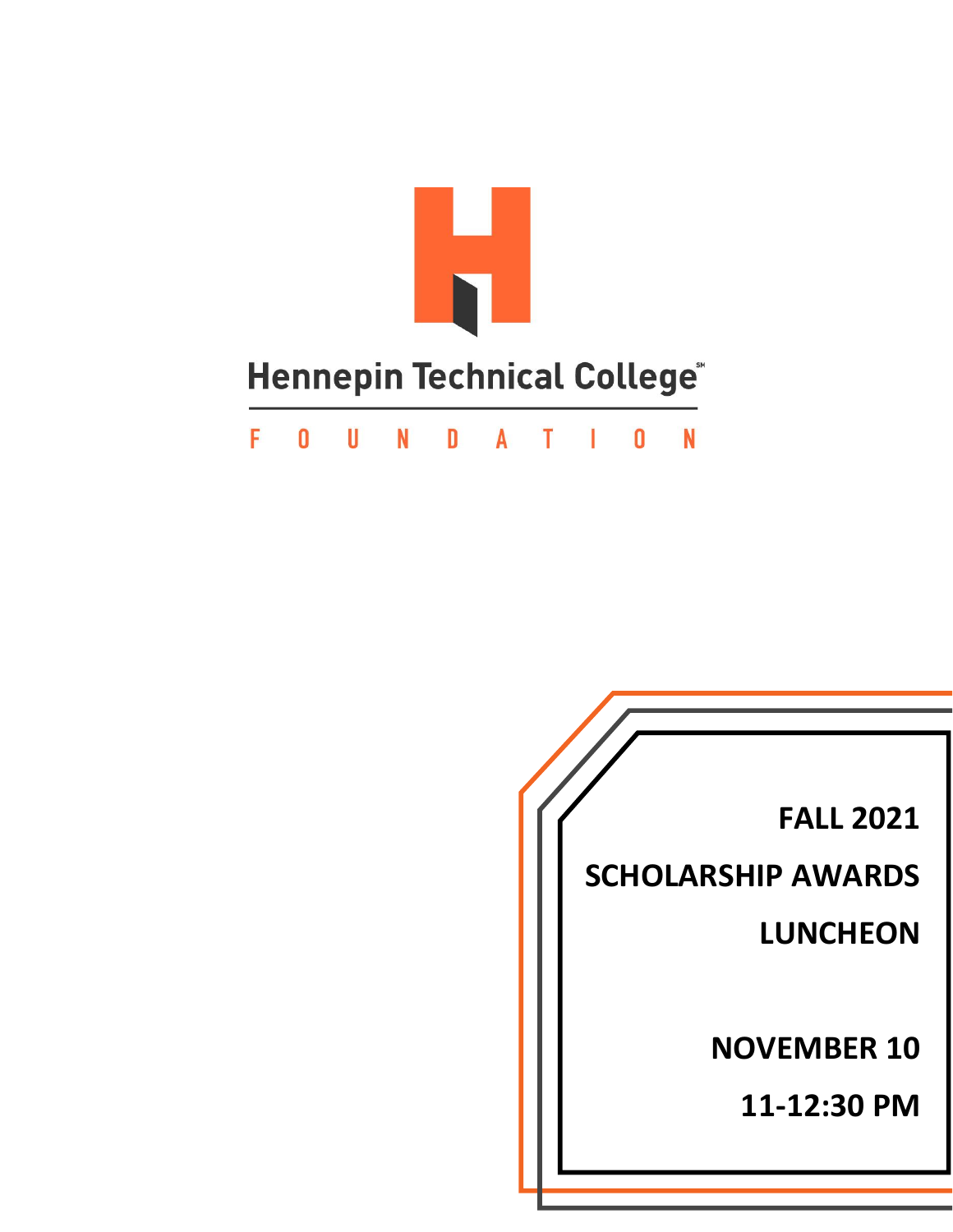# **2021 Fall Scholarships Awarded**

The Hennepin Technical College Foundation offers a variety of resources to assist with paying for education. These resources (grants and scholarships) are available to both new and returning students and, unlike loans, do not need to be paid back.

Funded through contributions from alumni, faculty and staff, community members, and partner organizations, the Hennepin Technical College Foundation awarded grants and scholarships totaling more than \$400,000 during the 2020/2021 academic year including Workforce Development Scholarships, made possible by the Minnesota State Legislature.

### **HTC Foundation Board**

**Patricia Andersen** Delkor Systems 

**Stephanie Burrage, Ed.D.** Minnesota Department of Education

> **Mitchell DeJong, Ph.D.** Design Ready Controls

**Tim Farley** RBC Wealth Management

**Judy Fesenmaier** Park Nicollet Lakeville

**Satasha Green-Stephen, Ph.D., Ed.D.** Minnesota State

> **Larry Hruby – Treasurer** Community Representative

**Annette Lund** Diversified Plastics, Inc. **Myron Moser – Chair** Hartfiel Automation

**Ernie Parker** Hennepin Technical College

**Brad Thorpe** Hennepin Technical College

**Robert Ward** Oaks Financial Services LLC

**Marty Wojciechowski, Vice Chair** Luther Automotive Group

**Richard Bahr**  Emeritus Foundation Board President

**John Turrittin** Emeritus Foundation Board Member

> **Don Craighead**  Board Honor Roll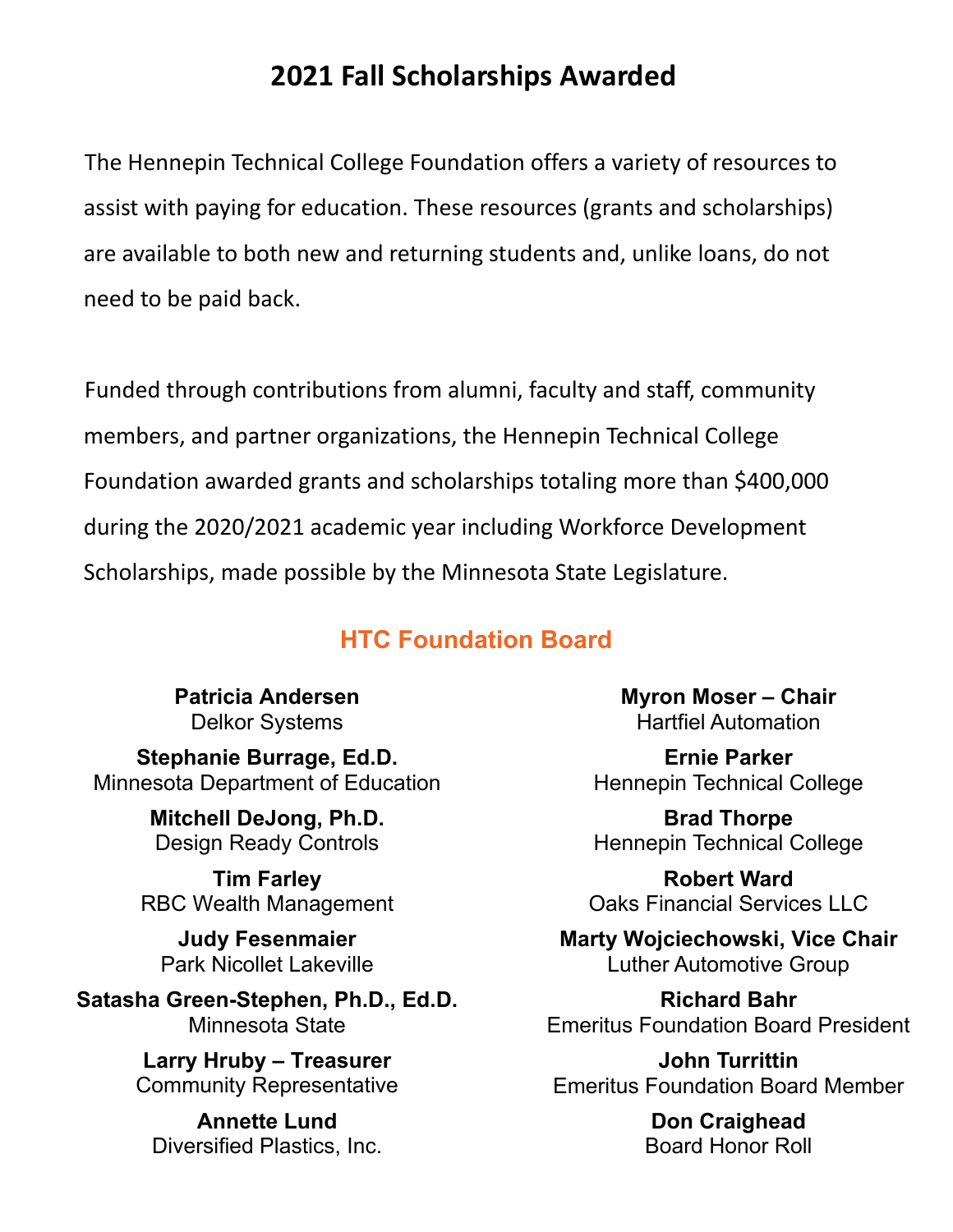#### **HTC Office of Advancement**

**Mollie Helmeid** Executive Assistant Advancement

> **Lisa Kiava** Media Relations Specialist

**Dave Kuehn** Advancement Services Manager

**Lisa Yaeger** Associate Vice President of Advancement

# **College Leadership**

**Dr. Merrill Irving Jr**. President

**Marybeth Christenson-Jones** Vice President of Human Resources

**Jessica Lauritsen** Vice President of Student Affairs

**Jean Maierhofer** Associate Vice President of Equity and Inclusion

**Dr. Leanne Rogstad** Vice President of Academic Affairs

**Joe Wightkin** Vice President of Finance and Operations

**Lisa Yaeger** Associate Vice President of Advancement

# **Faculty Leadership**

**Jenessa Gerling** President, Shared Governance Council

**Jason Burrows** Vice President, Shared Governance **Council** MSCF Chapter President, Eden Prairie

**Monica Erling** Secretary, Shared Governance Council MSCF Chapter President, Brooklyn Park

> **Matt Holmes** MSCF Chapter Vice President, Eden Prairie

### **HTC Academic and Student Affairs Leadership**

**Cara Garrett, M.S.** Academic Dean

**Mark Johnson, M.A., J.D.** Academic Dean

> **Alison Leintz, M.A.** Academic Dean

**Debra Newgard, M.B.A.** Dean of Enrollment Services

**Shannon Thomas, M.B.A.** Associate Vice President of Technology

**Melanie Wang** Associate Dean of Workforce Education

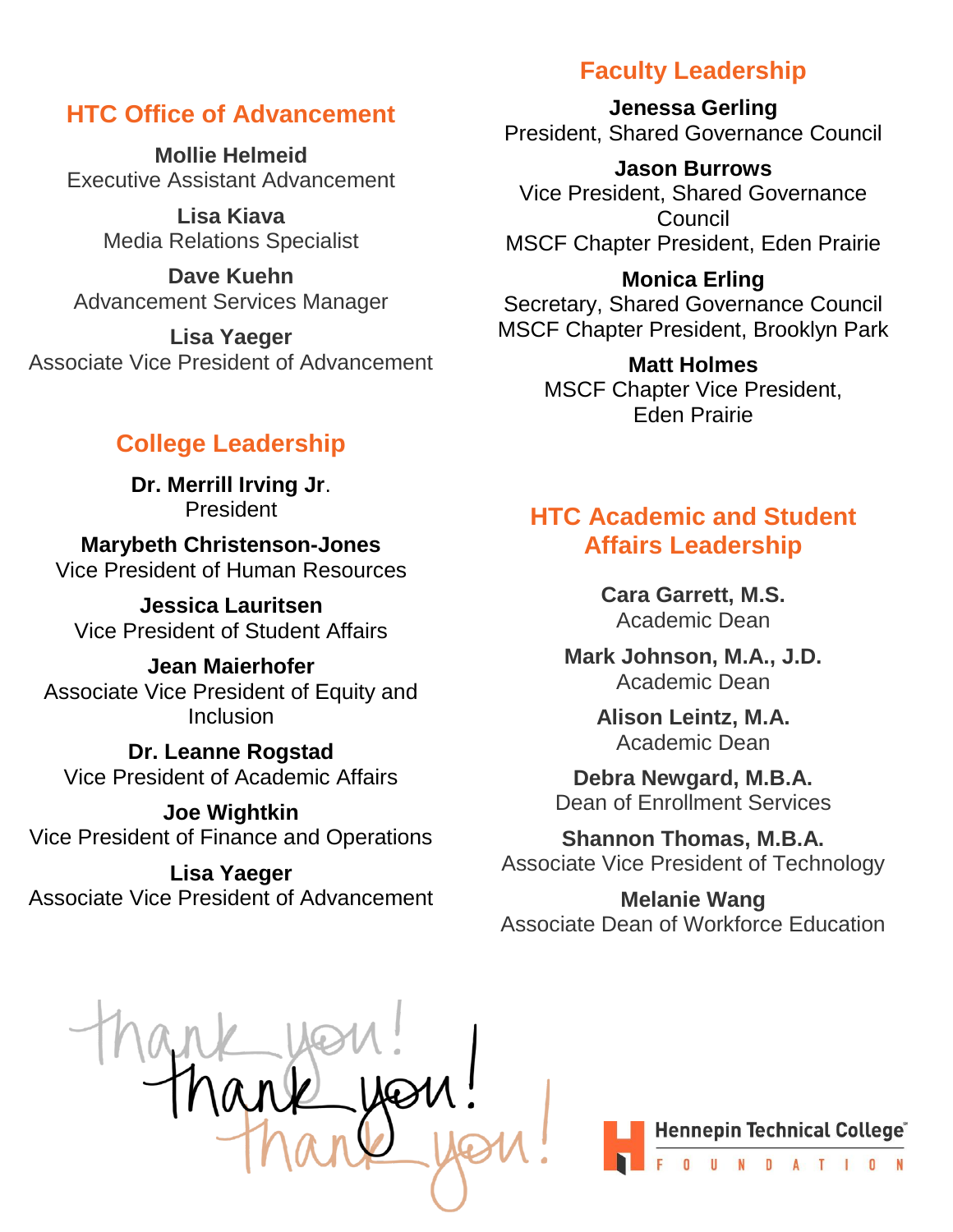| <b>First Name</b>                        | <b>Last Name</b> | <b>Program of Study</b>                                                                                                             |  |  |
|------------------------------------------|------------------|-------------------------------------------------------------------------------------------------------------------------------------|--|--|
|                                          |                  | <b>Bahr Endowment</b>                                                                                                               |  |  |
| Lauren                                   | <b>Bartunek</b>  | AAS Automation Robotics Engineering Technology, CERT<br>Automation Technologies, CERT Mechatronics, CERT Production<br>Technologies |  |  |
|                                          |                  | <b>Bill McMackins EMS Memorial Endowment</b>                                                                                        |  |  |
| Melissa                                  | Capaul           | <b>CERT Emergency Medical Technician</b>                                                                                            |  |  |
|                                          |                  | <b>Career Jumpstart</b>                                                                                                             |  |  |
| Heidi                                    | Engelbretson     | <b>CERT Health Unit Coordinator</b>                                                                                                 |  |  |
| Jennifer                                 | Lembcke          | <b>AAS Medical Administrative Assistant</b>                                                                                         |  |  |
|                                          |                  | <b>Carole and Lyndon Carlson Endowment</b>                                                                                          |  |  |
| <b>Ndip</b>                              | <b>Ndip</b>      | AAS Network Administrator/Analyst                                                                                                   |  |  |
|                                          |                  | <b>Coyote Logistics Scholarship</b>                                                                                                 |  |  |
| Jose                                     | Banda            | <b>AAS IT Support</b>                                                                                                               |  |  |
| Kalilah                                  | Davis            | <b>AS Child Development</b>                                                                                                         |  |  |
| Harris                                   | Grupee           | <b>AAS Network Administrator/Analyst</b>                                                                                            |  |  |
| <b>Bob</b>                               | <b>Roberts</b>   | <b>AAS Network Administrator/Analyst</b>                                                                                            |  |  |
|                                          |                  | <b>DAV Fellowship</b>                                                                                                               |  |  |
| Ariel                                    | David            | <b>AAS Network Administrator/Analyst</b>                                                                                            |  |  |
| Cody                                     | Roushar          | AAS Cyber Defense and Network Security                                                                                              |  |  |
|                                          |                  | <b>Dhaval Jadav Scholarship</b>                                                                                                     |  |  |
| <b>Monick</b>                            | Castillo         | AAS Automation Robotics Engineering Technology                                                                                      |  |  |
| Andrew                                   | Cregg            | AAS Automation Robotics Engineering Technology                                                                                      |  |  |
| Patrick                                  | Denase           | AAS Automation Robotics Engineering Technology                                                                                      |  |  |
| Daniel                                   | Forseth          | AAS Automation Robotics Engineering Technology                                                                                      |  |  |
| Alexandro                                | Haro             | AAS Automation Robotics Engineering Technology                                                                                      |  |  |
| Monica                                   | Hernandez        | AAS Automation Robotics Engineering Technology                                                                                      |  |  |
| Dina                                     | Intenga          | AAS Automation Robotics Engineering Technology                                                                                      |  |  |
| Thanh                                    | Nguyen           | AAS Automation Robotics Engineering Technology                                                                                      |  |  |
| Alexander                                | Pipp             | AAS Automation Robotics Engineering Technology                                                                                      |  |  |
| Jacob                                    | Rolf             | AAS Automation Robotics Engineering Technology                                                                                      |  |  |
| Jeffrey                                  | Santos           | AAS Automation Robotics Engineering Technology                                                                                      |  |  |
| Kyla                                     | Sharp            | AAS Automation Robotics Engineering Technology                                                                                      |  |  |
| Quan                                     | Tran             | AAS Automation Robotics Engineering Technology                                                                                      |  |  |
| Trent                                    | Warner           | AAS Automation Robotics Engineering Technology                                                                                      |  |  |
| Reza                                     | Zoghi            | AAS Automation Robotics Engineering Technology                                                                                      |  |  |
| <b>Diane and Gerry Paulson Endowment</b> |                  |                                                                                                                                     |  |  |
| Janneh                                   | <b>Belleh</b>    | <b>AAS Pre Practical Nursing</b>                                                                                                    |  |  |
| <b>Donna Statzell Scholarship</b>        |                  |                                                                                                                                     |  |  |
| Maria                                    | Eduardo-Gonzalez | <b>DIP Practical Nursing</b>                                                                                                        |  |  |
|                                          |                  | Dr. Jose Vega and Dr. Carmen Coballes-Vega Scholarship                                                                              |  |  |
| Itzel                                    | Naranjo Zavala   | <b>AAS Pre LPN</b>                                                                                                                  |  |  |
| <b>Eaton Corporation Scholarship</b>     |                  |                                                                                                                                     |  |  |
| Hunter                                   | Gerber           | DIP Fluid Power Engineering Technician                                                                                              |  |  |
| Tristan                                  | Keator           | <b>DIP Fluid Power Mechanic</b>                                                                                                     |  |  |
| Josh                                     | Murphy           | AAS Pneumatic Engineering Technician (FLPW)                                                                                         |  |  |
| Jake                                     | Naumann          | AAS Fluid Power Engineering Technician                                                                                              |  |  |
| Adam                                     | Rakow            | <b>DIP Fluid Power Mechanic</b>                                                                                                     |  |  |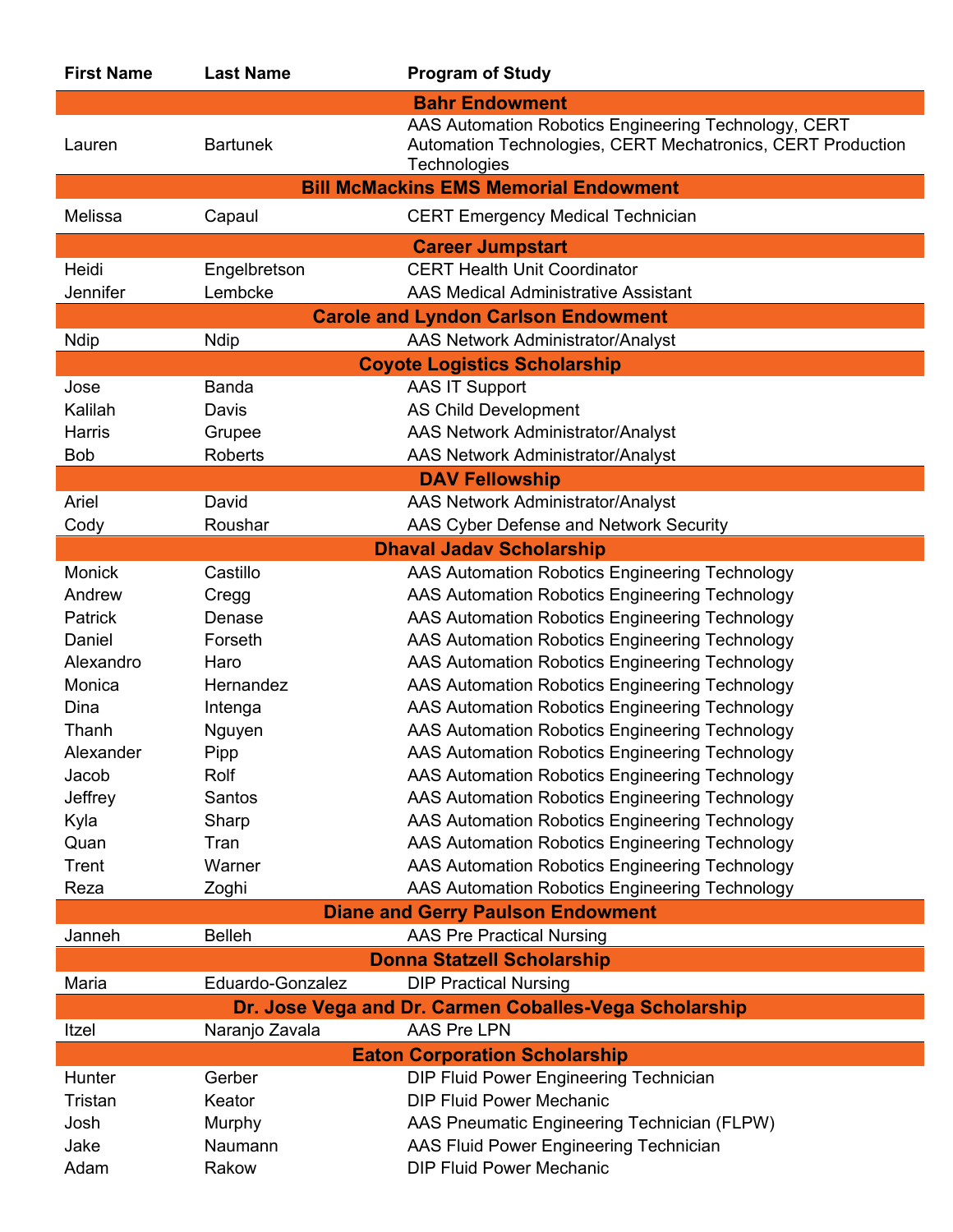| <b>DIP Practical Nursing</b><br>Coretta<br>Daramie<br><b>Hennepin Technical College Foundation Scholarship</b><br>Altamirano<br><b>AAS Data Analyst</b><br>Jesus<br>AAS Cyber Defense and Network Security<br><b>Brandon</b><br>Chang<br>AAS Cyber Defense and Network Security<br>Kyra<br>Clapp<br>Isiah<br><b>AAS Entrepreneurship</b><br>Enna<br><b>AAS Auto Body Technician</b><br>Abdisa<br>Geleto<br><b>AAS Electronics Technology</b><br>Ben<br>Innes<br><b>AAS Pre Practical Nursing</b><br>Helena<br>Kidau<br>Jacqueline<br>Kollie<br><b>DIP Pre Practical Nursing</b><br><b>Dillon</b><br>Mathern<br><b>CERT Emergency Medical Services Specialist</b><br><b>DIP Architectural Technology</b><br>Johnathan<br>Mondragon Sanchez<br><b>AAS Child Development</b><br>Okafor<br>Angela<br>Daniel<br>Okari<br><b>AAS Practical Nursing</b><br>Mitchell<br>AAS Cyber Defense and Network Security<br>Segner<br>AS Pre Individualized Studies<br>Illana<br>Thayer<br>Wagner<br>Benjamin<br><b>AAS Audio Production Specialist</b><br>Olivia<br>Walker<br><b>AAS Pre Practical Nursing</b><br>J. R. Jones Fixture Company Endowment<br>Mariette<br><b>AAS Cabinetmaking</b><br>Aimee<br>Waldorf<br><b>AAS Cabinetmaking</b><br>Andrew<br><b>James R. Dow Endowment</b><br>Tran<br><b>DIP Plastics Engineering Technology</b><br>Cong<br><b>Jerry Anderson Endowment</b><br><b>AAS Audio Production Specialist</b><br>Rebecca<br><b>Babington-Baptist</b> |
|-------------------------------------------------------------------------------------------------------------------------------------------------------------------------------------------------------------------------------------------------------------------------------------------------------------------------------------------------------------------------------------------------------------------------------------------------------------------------------------------------------------------------------------------------------------------------------------------------------------------------------------------------------------------------------------------------------------------------------------------------------------------------------------------------------------------------------------------------------------------------------------------------------------------------------------------------------------------------------------------------------------------------------------------------------------------------------------------------------------------------------------------------------------------------------------------------------------------------------------------------------------------------------------------------------------------------------------------------------------------------------------------------------------------------------------------------------------|
|                                                                                                                                                                                                                                                                                                                                                                                                                                                                                                                                                                                                                                                                                                                                                                                                                                                                                                                                                                                                                                                                                                                                                                                                                                                                                                                                                                                                                                                             |
|                                                                                                                                                                                                                                                                                                                                                                                                                                                                                                                                                                                                                                                                                                                                                                                                                                                                                                                                                                                                                                                                                                                                                                                                                                                                                                                                                                                                                                                             |
|                                                                                                                                                                                                                                                                                                                                                                                                                                                                                                                                                                                                                                                                                                                                                                                                                                                                                                                                                                                                                                                                                                                                                                                                                                                                                                                                                                                                                                                             |
|                                                                                                                                                                                                                                                                                                                                                                                                                                                                                                                                                                                                                                                                                                                                                                                                                                                                                                                                                                                                                                                                                                                                                                                                                                                                                                                                                                                                                                                             |
|                                                                                                                                                                                                                                                                                                                                                                                                                                                                                                                                                                                                                                                                                                                                                                                                                                                                                                                                                                                                                                                                                                                                                                                                                                                                                                                                                                                                                                                             |
|                                                                                                                                                                                                                                                                                                                                                                                                                                                                                                                                                                                                                                                                                                                                                                                                                                                                                                                                                                                                                                                                                                                                                                                                                                                                                                                                                                                                                                                             |
|                                                                                                                                                                                                                                                                                                                                                                                                                                                                                                                                                                                                                                                                                                                                                                                                                                                                                                                                                                                                                                                                                                                                                                                                                                                                                                                                                                                                                                                             |
|                                                                                                                                                                                                                                                                                                                                                                                                                                                                                                                                                                                                                                                                                                                                                                                                                                                                                                                                                                                                                                                                                                                                                                                                                                                                                                                                                                                                                                                             |
|                                                                                                                                                                                                                                                                                                                                                                                                                                                                                                                                                                                                                                                                                                                                                                                                                                                                                                                                                                                                                                                                                                                                                                                                                                                                                                                                                                                                                                                             |
|                                                                                                                                                                                                                                                                                                                                                                                                                                                                                                                                                                                                                                                                                                                                                                                                                                                                                                                                                                                                                                                                                                                                                                                                                                                                                                                                                                                                                                                             |
|                                                                                                                                                                                                                                                                                                                                                                                                                                                                                                                                                                                                                                                                                                                                                                                                                                                                                                                                                                                                                                                                                                                                                                                                                                                                                                                                                                                                                                                             |
|                                                                                                                                                                                                                                                                                                                                                                                                                                                                                                                                                                                                                                                                                                                                                                                                                                                                                                                                                                                                                                                                                                                                                                                                                                                                                                                                                                                                                                                             |
|                                                                                                                                                                                                                                                                                                                                                                                                                                                                                                                                                                                                                                                                                                                                                                                                                                                                                                                                                                                                                                                                                                                                                                                                                                                                                                                                                                                                                                                             |
|                                                                                                                                                                                                                                                                                                                                                                                                                                                                                                                                                                                                                                                                                                                                                                                                                                                                                                                                                                                                                                                                                                                                                                                                                                                                                                                                                                                                                                                             |
|                                                                                                                                                                                                                                                                                                                                                                                                                                                                                                                                                                                                                                                                                                                                                                                                                                                                                                                                                                                                                                                                                                                                                                                                                                                                                                                                                                                                                                                             |
|                                                                                                                                                                                                                                                                                                                                                                                                                                                                                                                                                                                                                                                                                                                                                                                                                                                                                                                                                                                                                                                                                                                                                                                                                                                                                                                                                                                                                                                             |
|                                                                                                                                                                                                                                                                                                                                                                                                                                                                                                                                                                                                                                                                                                                                                                                                                                                                                                                                                                                                                                                                                                                                                                                                                                                                                                                                                                                                                                                             |
|                                                                                                                                                                                                                                                                                                                                                                                                                                                                                                                                                                                                                                                                                                                                                                                                                                                                                                                                                                                                                                                                                                                                                                                                                                                                                                                                                                                                                                                             |
|                                                                                                                                                                                                                                                                                                                                                                                                                                                                                                                                                                                                                                                                                                                                                                                                                                                                                                                                                                                                                                                                                                                                                                                                                                                                                                                                                                                                                                                             |
|                                                                                                                                                                                                                                                                                                                                                                                                                                                                                                                                                                                                                                                                                                                                                                                                                                                                                                                                                                                                                                                                                                                                                                                                                                                                                                                                                                                                                                                             |
|                                                                                                                                                                                                                                                                                                                                                                                                                                                                                                                                                                                                                                                                                                                                                                                                                                                                                                                                                                                                                                                                                                                                                                                                                                                                                                                                                                                                                                                             |
|                                                                                                                                                                                                                                                                                                                                                                                                                                                                                                                                                                                                                                                                                                                                                                                                                                                                                                                                                                                                                                                                                                                                                                                                                                                                                                                                                                                                                                                             |
|                                                                                                                                                                                                                                                                                                                                                                                                                                                                                                                                                                                                                                                                                                                                                                                                                                                                                                                                                                                                                                                                                                                                                                                                                                                                                                                                                                                                                                                             |
|                                                                                                                                                                                                                                                                                                                                                                                                                                                                                                                                                                                                                                                                                                                                                                                                                                                                                                                                                                                                                                                                                                                                                                                                                                                                                                                                                                                                                                                             |
|                                                                                                                                                                                                                                                                                                                                                                                                                                                                                                                                                                                                                                                                                                                                                                                                                                                                                                                                                                                                                                                                                                                                                                                                                                                                                                                                                                                                                                                             |
| <b>John and Sally Turrittin Endowment</b>                                                                                                                                                                                                                                                                                                                                                                                                                                                                                                                                                                                                                                                                                                                                                                                                                                                                                                                                                                                                                                                                                                                                                                                                                                                                                                                                                                                                                   |
| Kira<br>Zigelnik<br>AAS Greenhouse Management Technician<br><b>Rosella Fefercorn Endowment</b>                                                                                                                                                                                                                                                                                                                                                                                                                                                                                                                                                                                                                                                                                                                                                                                                                                                                                                                                                                                                                                                                                                                                                                                                                                                                                                                                                              |
|                                                                                                                                                                                                                                                                                                                                                                                                                                                                                                                                                                                                                                                                                                                                                                                                                                                                                                                                                                                                                                                                                                                                                                                                                                                                                                                                                                                                                                                             |
| Rachel<br>Rieger<br>AAS Landscape/Horticulture                                                                                                                                                                                                                                                                                                                                                                                                                                                                                                                                                                                                                                                                                                                                                                                                                                                                                                                                                                                                                                                                                                                                                                                                                                                                                                                                                                                                              |
| <b>Schulze Family Foundation Scholarship</b>                                                                                                                                                                                                                                                                                                                                                                                                                                                                                                                                                                                                                                                                                                                                                                                                                                                                                                                                                                                                                                                                                                                                                                                                                                                                                                                                                                                                                |
| <b>AAS Network Administrator/Analyst</b><br>Nicolai<br>Banari                                                                                                                                                                                                                                                                                                                                                                                                                                                                                                                                                                                                                                                                                                                                                                                                                                                                                                                                                                                                                                                                                                                                                                                                                                                                                                                                                                                               |
| AS Health Science (Broad Field)<br>Asra<br>Baraka                                                                                                                                                                                                                                                                                                                                                                                                                                                                                                                                                                                                                                                                                                                                                                                                                                                                                                                                                                                                                                                                                                                                                                                                                                                                                                                                                                                                           |
| AAS Heating, Ventilation, AC & Refrigeration<br>Chayton<br>Cantrell                                                                                                                                                                                                                                                                                                                                                                                                                                                                                                                                                                                                                                                                                                                                                                                                                                                                                                                                                                                                                                                                                                                                                                                                                                                                                                                                                                                         |
| AAS Heating, Ventilation, AC & Refrigeration<br>John<br>Carlson                                                                                                                                                                                                                                                                                                                                                                                                                                                                                                                                                                                                                                                                                                                                                                                                                                                                                                                                                                                                                                                                                                                                                                                                                                                                                                                                                                                             |
| AAS Engineering CAD Technology<br>Jacob<br>Conlon                                                                                                                                                                                                                                                                                                                                                                                                                                                                                                                                                                                                                                                                                                                                                                                                                                                                                                                                                                                                                                                                                                                                                                                                                                                                                                                                                                                                           |
| AAS Automotive Technology (Ford ASSET)<br>Anthony<br>Doric                                                                                                                                                                                                                                                                                                                                                                                                                                                                                                                                                                                                                                                                                                                                                                                                                                                                                                                                                                                                                                                                                                                                                                                                                                                                                                                                                                                                  |
| Chelby<br><b>AAS Practical Nursing</b><br>Dotson                                                                                                                                                                                                                                                                                                                                                                                                                                                                                                                                                                                                                                                                                                                                                                                                                                                                                                                                                                                                                                                                                                                                                                                                                                                                                                                                                                                                            |
| Franklin<br>Erazo Davish<br>AAS Heating, Ventilation, AC & Refrigeration                                                                                                                                                                                                                                                                                                                                                                                                                                                                                                                                                                                                                                                                                                                                                                                                                                                                                                                                                                                                                                                                                                                                                                                                                                                                                                                                                                                    |
| Adebisi<br><b>AAS Medical Administrative Assistant</b><br>Fadairo                                                                                                                                                                                                                                                                                                                                                                                                                                                                                                                                                                                                                                                                                                                                                                                                                                                                                                                                                                                                                                                                                                                                                                                                                                                                                                                                                                                           |
| AAS Mfg Eng Tech: Engineering CAD Technology<br>Ricardo<br>Gonzalez                                                                                                                                                                                                                                                                                                                                                                                                                                                                                                                                                                                                                                                                                                                                                                                                                                                                                                                                                                                                                                                                                                                                                                                                                                                                                                                                                                                         |
| Ambaol<br>Gude<br>AAS Cyber Defense and Network Security                                                                                                                                                                                                                                                                                                                                                                                                                                                                                                                                                                                                                                                                                                                                                                                                                                                                                                                                                                                                                                                                                                                                                                                                                                                                                                                                                                                                    |
| Kimberly<br><b>AAS Pre Practical Nursing</b><br>Hardy                                                                                                                                                                                                                                                                                                                                                                                                                                                                                                                                                                                                                                                                                                                                                                                                                                                                                                                                                                                                                                                                                                                                                                                                                                                                                                                                                                                                       |
| Moinna<br><b>AAS Practical Nursing</b><br>Hassane                                                                                                                                                                                                                                                                                                                                                                                                                                                                                                                                                                                                                                                                                                                                                                                                                                                                                                                                                                                                                                                                                                                                                                                                                                                                                                                                                                                                           |
| AAS Heating, Ventilation, AC & Refrigeration<br>Hotvet<br>Joel                                                                                                                                                                                                                                                                                                                                                                                                                                                                                                                                                                                                                                                                                                                                                                                                                                                                                                                                                                                                                                                                                                                                                                                                                                                                                                                                                                                              |
| Kackman<br>AAS Fluid Power Engineering Technician<br>Cory                                                                                                                                                                                                                                                                                                                                                                                                                                                                                                                                                                                                                                                                                                                                                                                                                                                                                                                                                                                                                                                                                                                                                                                                                                                                                                                                                                                                   |
| <b>AAS IT Support</b><br>Upton<br>Kanei                                                                                                                                                                                                                                                                                                                                                                                                                                                                                                                                                                                                                                                                                                                                                                                                                                                                                                                                                                                                                                                                                                                                                                                                                                                                                                                                                                                                                     |
| AAS Cyber Defense and Network Security<br>Nuredin<br>Kawo                                                                                                                                                                                                                                                                                                                                                                                                                                                                                                                                                                                                                                                                                                                                                                                                                                                                                                                                                                                                                                                                                                                                                                                                                                                                                                                                                                                                   |
| Trenton<br><b>AAS Automotive Technician</b><br>Knutson                                                                                                                                                                                                                                                                                                                                                                                                                                                                                                                                                                                                                                                                                                                                                                                                                                                                                                                                                                                                                                                                                                                                                                                                                                                                                                                                                                                                      |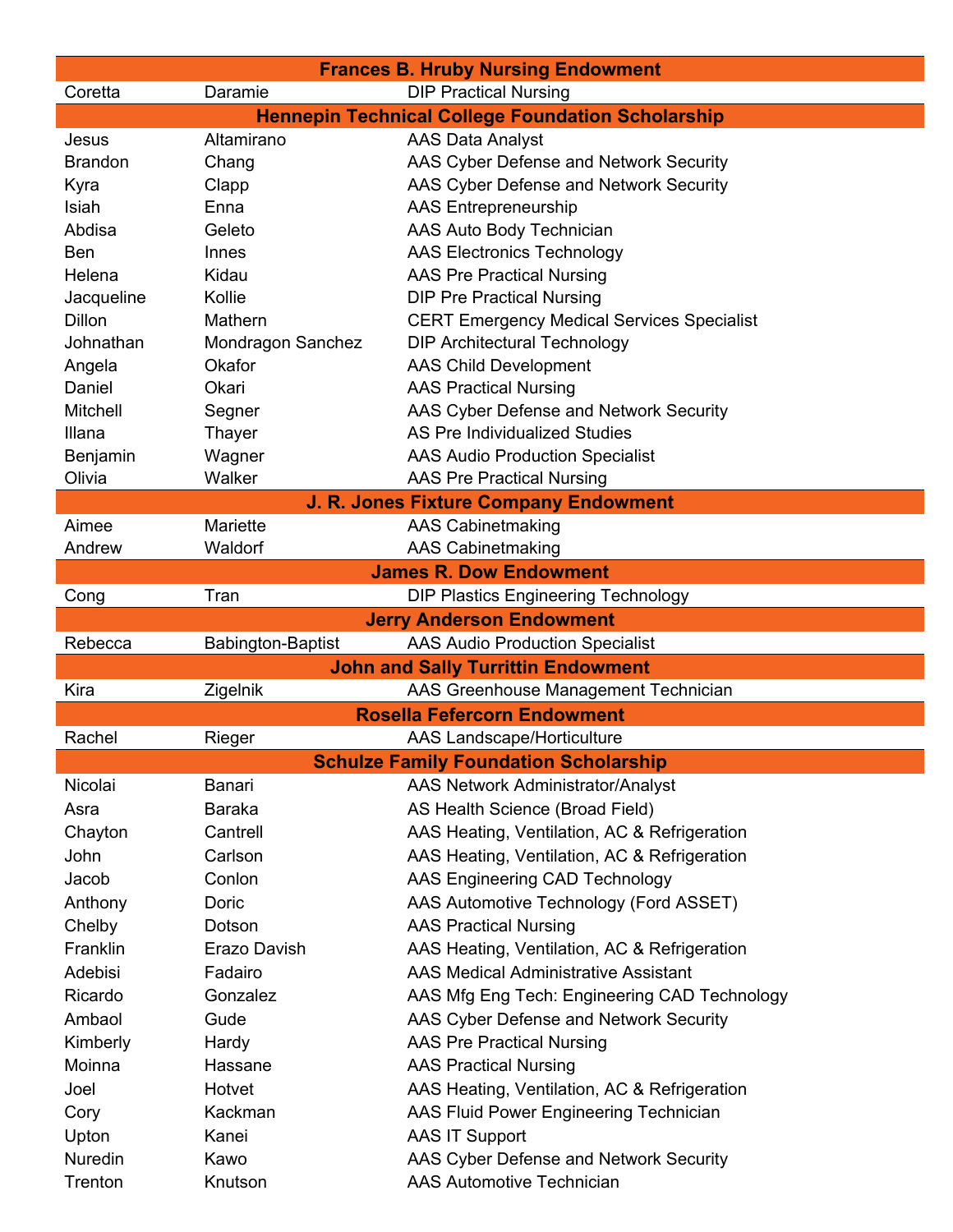| Korn-Toe<br><b>AAS Automotive Technician</b><br>Harriet D.<br>Sheku<br><b>AAS Automotive Technician</b><br>Koroma<br>Theodore<br>AAS Medium/Heavy Truck Technology<br>Mansager<br>Aitee<br><b>AAS Pre Practical Nursing</b><br>Mansaray<br><b>AAS Practical Nursing</b><br>Abigail<br>Marquez<br>Molinaro<br>AAS Cyber Defense and Network Security<br>Joseph<br>Suubi<br><b>Musisi</b><br><b>AAS Medical Assistant</b><br>Anton<br><b>Mytnik</b><br><b>AAS Network Administrator/Analyst</b><br>Omolade<br>Olagun<br><b>AAS IT Support</b><br><b>AAS Dental Assistant</b><br>Antoniah<br>Parks<br>Carlos<br><b>AAS Electronics Technology</b><br>Romero<br>Elham<br>Saeed<br><b>AAS Medical Administrative Assistant</b><br><b>AAS Medical Administrative Assistant</b><br>Mayna<br>Thao<br>Matthew<br>Voss<br>AAS Marine, Motorsport & Power Equipment<br>Sisay<br>Wondimu<br><b>AAS IT Support</b><br><b>AAS Network Administrator/Analyst</b><br>Zhou<br>Zou<br><b>Skanse Foundation Scholarship</b><br>AAS Manufacturing Engineering Technology<br>Samson<br>Adejare<br>Elisabet<br>Gebeyaw<br>AAS Manufacturing Engineering Technology<br>Hernandez<br>AAS Manufacturing Engineering Technology<br>Marcelino<br>AAS Manufacturing Engineering Technology<br>Alex<br>Klenk<br>Kolade<br>AAS Manufacturing Engineering Technology: Plastics Technology<br>Oladapo<br>Sibiti Sagaame<br>Kombongue<br>AAS Manufacturing Engineering Technology<br>AAS Manufacturing Engineering Technology: Plastics Technology<br>Abraham<br>Kromah<br>Abdi<br>AAS Manufacturing Engineering Technology: Plastics Technology<br>Negash<br>AAS Manufacturing Engineering Technology<br><b>Blake</b><br>Roth<br>AAS Manufacturing Engineering Technology<br>Jeffrey<br>Schmidt<br>Samuel<br>AAS Manufacturing Engineering Technology<br>Scott<br>AAS Manufacturing Engineering Technology<br>Udoh<br>Frank<br><b>Stella Berco Endowment</b><br><b>AAS Medical Assistant</b><br><b>Buczak</b><br>Anna<br>Callahan<br><b>AAS Pre Practical Nursing</b><br>Daysha<br><b>AAS Individualized Studies</b><br>Clapp<br>Mary<br>Jessie<br>Habisch<br>AAS Auto Body Technician<br><b>DIP Pre Practical Nursing</b><br>David<br>Laansma<br>Marvel<br>AAS Automotive Technology (Ford ASSET)<br>Ojotane<br>AAS Cyber Defense and Network Security<br>Wendy<br>Olson<br>Sharielle<br><b>AAS Pre Practical Nursing</b><br>Singleton<br>Olivia<br>Svensson<br>AAS Residential Remodeling and Design | <b>Schulze Family Foundation Scholarship</b> |            |                                           |  |  |
|------------------------------------------------------------------------------------------------------------------------------------------------------------------------------------------------------------------------------------------------------------------------------------------------------------------------------------------------------------------------------------------------------------------------------------------------------------------------------------------------------------------------------------------------------------------------------------------------------------------------------------------------------------------------------------------------------------------------------------------------------------------------------------------------------------------------------------------------------------------------------------------------------------------------------------------------------------------------------------------------------------------------------------------------------------------------------------------------------------------------------------------------------------------------------------------------------------------------------------------------------------------------------------------------------------------------------------------------------------------------------------------------------------------------------------------------------------------------------------------------------------------------------------------------------------------------------------------------------------------------------------------------------------------------------------------------------------------------------------------------------------------------------------------------------------------------------------------------------------------------------------------------------------------------------------------------------------------------------------------------------------------------------------------------------------------------------------------------------------------------------------------------------------------------------------------------------------------------------------------------------------------------------------------------------------------------------------------------------------------------------------------------------------------------------------------------------------------------|----------------------------------------------|------------|-------------------------------------------|--|--|
|                                                                                                                                                                                                                                                                                                                                                                                                                                                                                                                                                                                                                                                                                                                                                                                                                                                                                                                                                                                                                                                                                                                                                                                                                                                                                                                                                                                                                                                                                                                                                                                                                                                                                                                                                                                                                                                                                                                                                                                                                                                                                                                                                                                                                                                                                                                                                                                                                                                                        |                                              |            |                                           |  |  |
|                                                                                                                                                                                                                                                                                                                                                                                                                                                                                                                                                                                                                                                                                                                                                                                                                                                                                                                                                                                                                                                                                                                                                                                                                                                                                                                                                                                                                                                                                                                                                                                                                                                                                                                                                                                                                                                                                                                                                                                                                                                                                                                                                                                                                                                                                                                                                                                                                                                                        |                                              |            |                                           |  |  |
|                                                                                                                                                                                                                                                                                                                                                                                                                                                                                                                                                                                                                                                                                                                                                                                                                                                                                                                                                                                                                                                                                                                                                                                                                                                                                                                                                                                                                                                                                                                                                                                                                                                                                                                                                                                                                                                                                                                                                                                                                                                                                                                                                                                                                                                                                                                                                                                                                                                                        |                                              |            |                                           |  |  |
|                                                                                                                                                                                                                                                                                                                                                                                                                                                                                                                                                                                                                                                                                                                                                                                                                                                                                                                                                                                                                                                                                                                                                                                                                                                                                                                                                                                                                                                                                                                                                                                                                                                                                                                                                                                                                                                                                                                                                                                                                                                                                                                                                                                                                                                                                                                                                                                                                                                                        |                                              |            |                                           |  |  |
|                                                                                                                                                                                                                                                                                                                                                                                                                                                                                                                                                                                                                                                                                                                                                                                                                                                                                                                                                                                                                                                                                                                                                                                                                                                                                                                                                                                                                                                                                                                                                                                                                                                                                                                                                                                                                                                                                                                                                                                                                                                                                                                                                                                                                                                                                                                                                                                                                                                                        |                                              |            |                                           |  |  |
|                                                                                                                                                                                                                                                                                                                                                                                                                                                                                                                                                                                                                                                                                                                                                                                                                                                                                                                                                                                                                                                                                                                                                                                                                                                                                                                                                                                                                                                                                                                                                                                                                                                                                                                                                                                                                                                                                                                                                                                                                                                                                                                                                                                                                                                                                                                                                                                                                                                                        |                                              |            |                                           |  |  |
|                                                                                                                                                                                                                                                                                                                                                                                                                                                                                                                                                                                                                                                                                                                                                                                                                                                                                                                                                                                                                                                                                                                                                                                                                                                                                                                                                                                                                                                                                                                                                                                                                                                                                                                                                                                                                                                                                                                                                                                                                                                                                                                                                                                                                                                                                                                                                                                                                                                                        |                                              |            |                                           |  |  |
|                                                                                                                                                                                                                                                                                                                                                                                                                                                                                                                                                                                                                                                                                                                                                                                                                                                                                                                                                                                                                                                                                                                                                                                                                                                                                                                                                                                                                                                                                                                                                                                                                                                                                                                                                                                                                                                                                                                                                                                                                                                                                                                                                                                                                                                                                                                                                                                                                                                                        |                                              |            |                                           |  |  |
|                                                                                                                                                                                                                                                                                                                                                                                                                                                                                                                                                                                                                                                                                                                                                                                                                                                                                                                                                                                                                                                                                                                                                                                                                                                                                                                                                                                                                                                                                                                                                                                                                                                                                                                                                                                                                                                                                                                                                                                                                                                                                                                                                                                                                                                                                                                                                                                                                                                                        |                                              |            |                                           |  |  |
|                                                                                                                                                                                                                                                                                                                                                                                                                                                                                                                                                                                                                                                                                                                                                                                                                                                                                                                                                                                                                                                                                                                                                                                                                                                                                                                                                                                                                                                                                                                                                                                                                                                                                                                                                                                                                                                                                                                                                                                                                                                                                                                                                                                                                                                                                                                                                                                                                                                                        |                                              |            |                                           |  |  |
|                                                                                                                                                                                                                                                                                                                                                                                                                                                                                                                                                                                                                                                                                                                                                                                                                                                                                                                                                                                                                                                                                                                                                                                                                                                                                                                                                                                                                                                                                                                                                                                                                                                                                                                                                                                                                                                                                                                                                                                                                                                                                                                                                                                                                                                                                                                                                                                                                                                                        |                                              |            |                                           |  |  |
|                                                                                                                                                                                                                                                                                                                                                                                                                                                                                                                                                                                                                                                                                                                                                                                                                                                                                                                                                                                                                                                                                                                                                                                                                                                                                                                                                                                                                                                                                                                                                                                                                                                                                                                                                                                                                                                                                                                                                                                                                                                                                                                                                                                                                                                                                                                                                                                                                                                                        |                                              |            |                                           |  |  |
|                                                                                                                                                                                                                                                                                                                                                                                                                                                                                                                                                                                                                                                                                                                                                                                                                                                                                                                                                                                                                                                                                                                                                                                                                                                                                                                                                                                                                                                                                                                                                                                                                                                                                                                                                                                                                                                                                                                                                                                                                                                                                                                                                                                                                                                                                                                                                                                                                                                                        |                                              |            |                                           |  |  |
|                                                                                                                                                                                                                                                                                                                                                                                                                                                                                                                                                                                                                                                                                                                                                                                                                                                                                                                                                                                                                                                                                                                                                                                                                                                                                                                                                                                                                                                                                                                                                                                                                                                                                                                                                                                                                                                                                                                                                                                                                                                                                                                                                                                                                                                                                                                                                                                                                                                                        |                                              |            |                                           |  |  |
|                                                                                                                                                                                                                                                                                                                                                                                                                                                                                                                                                                                                                                                                                                                                                                                                                                                                                                                                                                                                                                                                                                                                                                                                                                                                                                                                                                                                                                                                                                                                                                                                                                                                                                                                                                                                                                                                                                                                                                                                                                                                                                                                                                                                                                                                                                                                                                                                                                                                        |                                              |            |                                           |  |  |
|                                                                                                                                                                                                                                                                                                                                                                                                                                                                                                                                                                                                                                                                                                                                                                                                                                                                                                                                                                                                                                                                                                                                                                                                                                                                                                                                                                                                                                                                                                                                                                                                                                                                                                                                                                                                                                                                                                                                                                                                                                                                                                                                                                                                                                                                                                                                                                                                                                                                        |                                              |            |                                           |  |  |
|                                                                                                                                                                                                                                                                                                                                                                                                                                                                                                                                                                                                                                                                                                                                                                                                                                                                                                                                                                                                                                                                                                                                                                                                                                                                                                                                                                                                                                                                                                                                                                                                                                                                                                                                                                                                                                                                                                                                                                                                                                                                                                                                                                                                                                                                                                                                                                                                                                                                        |                                              |            |                                           |  |  |
|                                                                                                                                                                                                                                                                                                                                                                                                                                                                                                                                                                                                                                                                                                                                                                                                                                                                                                                                                                                                                                                                                                                                                                                                                                                                                                                                                                                                                                                                                                                                                                                                                                                                                                                                                                                                                                                                                                                                                                                                                                                                                                                                                                                                                                                                                                                                                                                                                                                                        |                                              |            |                                           |  |  |
|                                                                                                                                                                                                                                                                                                                                                                                                                                                                                                                                                                                                                                                                                                                                                                                                                                                                                                                                                                                                                                                                                                                                                                                                                                                                                                                                                                                                                                                                                                                                                                                                                                                                                                                                                                                                                                                                                                                                                                                                                                                                                                                                                                                                                                                                                                                                                                                                                                                                        |                                              |            |                                           |  |  |
|                                                                                                                                                                                                                                                                                                                                                                                                                                                                                                                                                                                                                                                                                                                                                                                                                                                                                                                                                                                                                                                                                                                                                                                                                                                                                                                                                                                                                                                                                                                                                                                                                                                                                                                                                                                                                                                                                                                                                                                                                                                                                                                                                                                                                                                                                                                                                                                                                                                                        |                                              |            |                                           |  |  |
|                                                                                                                                                                                                                                                                                                                                                                                                                                                                                                                                                                                                                                                                                                                                                                                                                                                                                                                                                                                                                                                                                                                                                                                                                                                                                                                                                                                                                                                                                                                                                                                                                                                                                                                                                                                                                                                                                                                                                                                                                                                                                                                                                                                                                                                                                                                                                                                                                                                                        |                                              |            |                                           |  |  |
|                                                                                                                                                                                                                                                                                                                                                                                                                                                                                                                                                                                                                                                                                                                                                                                                                                                                                                                                                                                                                                                                                                                                                                                                                                                                                                                                                                                                                                                                                                                                                                                                                                                                                                                                                                                                                                                                                                                                                                                                                                                                                                                                                                                                                                                                                                                                                                                                                                                                        |                                              |            |                                           |  |  |
|                                                                                                                                                                                                                                                                                                                                                                                                                                                                                                                                                                                                                                                                                                                                                                                                                                                                                                                                                                                                                                                                                                                                                                                                                                                                                                                                                                                                                                                                                                                                                                                                                                                                                                                                                                                                                                                                                                                                                                                                                                                                                                                                                                                                                                                                                                                                                                                                                                                                        |                                              |            |                                           |  |  |
|                                                                                                                                                                                                                                                                                                                                                                                                                                                                                                                                                                                                                                                                                                                                                                                                                                                                                                                                                                                                                                                                                                                                                                                                                                                                                                                                                                                                                                                                                                                                                                                                                                                                                                                                                                                                                                                                                                                                                                                                                                                                                                                                                                                                                                                                                                                                                                                                                                                                        |                                              |            |                                           |  |  |
|                                                                                                                                                                                                                                                                                                                                                                                                                                                                                                                                                                                                                                                                                                                                                                                                                                                                                                                                                                                                                                                                                                                                                                                                                                                                                                                                                                                                                                                                                                                                                                                                                                                                                                                                                                                                                                                                                                                                                                                                                                                                                                                                                                                                                                                                                                                                                                                                                                                                        |                                              |            |                                           |  |  |
|                                                                                                                                                                                                                                                                                                                                                                                                                                                                                                                                                                                                                                                                                                                                                                                                                                                                                                                                                                                                                                                                                                                                                                                                                                                                                                                                                                                                                                                                                                                                                                                                                                                                                                                                                                                                                                                                                                                                                                                                                                                                                                                                                                                                                                                                                                                                                                                                                                                                        |                                              |            |                                           |  |  |
|                                                                                                                                                                                                                                                                                                                                                                                                                                                                                                                                                                                                                                                                                                                                                                                                                                                                                                                                                                                                                                                                                                                                                                                                                                                                                                                                                                                                                                                                                                                                                                                                                                                                                                                                                                                                                                                                                                                                                                                                                                                                                                                                                                                                                                                                                                                                                                                                                                                                        |                                              |            |                                           |  |  |
|                                                                                                                                                                                                                                                                                                                                                                                                                                                                                                                                                                                                                                                                                                                                                                                                                                                                                                                                                                                                                                                                                                                                                                                                                                                                                                                                                                                                                                                                                                                                                                                                                                                                                                                                                                                                                                                                                                                                                                                                                                                                                                                                                                                                                                                                                                                                                                                                                                                                        |                                              |            |                                           |  |  |
|                                                                                                                                                                                                                                                                                                                                                                                                                                                                                                                                                                                                                                                                                                                                                                                                                                                                                                                                                                                                                                                                                                                                                                                                                                                                                                                                                                                                                                                                                                                                                                                                                                                                                                                                                                                                                                                                                                                                                                                                                                                                                                                                                                                                                                                                                                                                                                                                                                                                        |                                              |            |                                           |  |  |
|                                                                                                                                                                                                                                                                                                                                                                                                                                                                                                                                                                                                                                                                                                                                                                                                                                                                                                                                                                                                                                                                                                                                                                                                                                                                                                                                                                                                                                                                                                                                                                                                                                                                                                                                                                                                                                                                                                                                                                                                                                                                                                                                                                                                                                                                                                                                                                                                                                                                        |                                              |            |                                           |  |  |
|                                                                                                                                                                                                                                                                                                                                                                                                                                                                                                                                                                                                                                                                                                                                                                                                                                                                                                                                                                                                                                                                                                                                                                                                                                                                                                                                                                                                                                                                                                                                                                                                                                                                                                                                                                                                                                                                                                                                                                                                                                                                                                                                                                                                                                                                                                                                                                                                                                                                        |                                              |            |                                           |  |  |
|                                                                                                                                                                                                                                                                                                                                                                                                                                                                                                                                                                                                                                                                                                                                                                                                                                                                                                                                                                                                                                                                                                                                                                                                                                                                                                                                                                                                                                                                                                                                                                                                                                                                                                                                                                                                                                                                                                                                                                                                                                                                                                                                                                                                                                                                                                                                                                                                                                                                        |                                              |            |                                           |  |  |
|                                                                                                                                                                                                                                                                                                                                                                                                                                                                                                                                                                                                                                                                                                                                                                                                                                                                                                                                                                                                                                                                                                                                                                                                                                                                                                                                                                                                                                                                                                                                                                                                                                                                                                                                                                                                                                                                                                                                                                                                                                                                                                                                                                                                                                                                                                                                                                                                                                                                        |                                              |            |                                           |  |  |
|                                                                                                                                                                                                                                                                                                                                                                                                                                                                                                                                                                                                                                                                                                                                                                                                                                                                                                                                                                                                                                                                                                                                                                                                                                                                                                                                                                                                                                                                                                                                                                                                                                                                                                                                                                                                                                                                                                                                                                                                                                                                                                                                                                                                                                                                                                                                                                                                                                                                        |                                              |            |                                           |  |  |
|                                                                                                                                                                                                                                                                                                                                                                                                                                                                                                                                                                                                                                                                                                                                                                                                                                                                                                                                                                                                                                                                                                                                                                                                                                                                                                                                                                                                                                                                                                                                                                                                                                                                                                                                                                                                                                                                                                                                                                                                                                                                                                                                                                                                                                                                                                                                                                                                                                                                        |                                              |            |                                           |  |  |
|                                                                                                                                                                                                                                                                                                                                                                                                                                                                                                                                                                                                                                                                                                                                                                                                                                                                                                                                                                                                                                                                                                                                                                                                                                                                                                                                                                                                                                                                                                                                                                                                                                                                                                                                                                                                                                                                                                                                                                                                                                                                                                                                                                                                                                                                                                                                                                                                                                                                        |                                              |            |                                           |  |  |
|                                                                                                                                                                                                                                                                                                                                                                                                                                                                                                                                                                                                                                                                                                                                                                                                                                                                                                                                                                                                                                                                                                                                                                                                                                                                                                                                                                                                                                                                                                                                                                                                                                                                                                                                                                                                                                                                                                                                                                                                                                                                                                                                                                                                                                                                                                                                                                                                                                                                        |                                              |            |                                           |  |  |
|                                                                                                                                                                                                                                                                                                                                                                                                                                                                                                                                                                                                                                                                                                                                                                                                                                                                                                                                                                                                                                                                                                                                                                                                                                                                                                                                                                                                                                                                                                                                                                                                                                                                                                                                                                                                                                                                                                                                                                                                                                                                                                                                                                                                                                                                                                                                                                                                                                                                        |                                              |            |                                           |  |  |
|                                                                                                                                                                                                                                                                                                                                                                                                                                                                                                                                                                                                                                                                                                                                                                                                                                                                                                                                                                                                                                                                                                                                                                                                                                                                                                                                                                                                                                                                                                                                                                                                                                                                                                                                                                                                                                                                                                                                                                                                                                                                                                                                                                                                                                                                                                                                                                                                                                                                        | Alexis                                       | Vasquez    | DIP Residential Heating, Ventilation & AC |  |  |
| <b>Sundance Foundation for Park Center High School</b>                                                                                                                                                                                                                                                                                                                                                                                                                                                                                                                                                                                                                                                                                                                                                                                                                                                                                                                                                                                                                                                                                                                                                                                                                                                                                                                                                                                                                                                                                                                                                                                                                                                                                                                                                                                                                                                                                                                                                                                                                                                                                                                                                                                                                                                                                                                                                                                                                 |                                              |            |                                           |  |  |
| Emanuel<br><b>AAS Medical Assistant</b><br>Loti                                                                                                                                                                                                                                                                                                                                                                                                                                                                                                                                                                                                                                                                                                                                                                                                                                                                                                                                                                                                                                                                                                                                                                                                                                                                                                                                                                                                                                                                                                                                                                                                                                                                                                                                                                                                                                                                                                                                                                                                                                                                                                                                                                                                                                                                                                                                                                                                                        |                                              |            |                                           |  |  |
| Ahmed<br>Fuad<br>AAS Medium/Heavy Truck Technology                                                                                                                                                                                                                                                                                                                                                                                                                                                                                                                                                                                                                                                                                                                                                                                                                                                                                                                                                                                                                                                                                                                                                                                                                                                                                                                                                                                                                                                                                                                                                                                                                                                                                                                                                                                                                                                                                                                                                                                                                                                                                                                                                                                                                                                                                                                                                                                                                     |                                              |            |                                           |  |  |
| Killen<br><b>DIP Architectural Technology</b><br>Francis                                                                                                                                                                                                                                                                                                                                                                                                                                                                                                                                                                                                                                                                                                                                                                                                                                                                                                                                                                                                                                                                                                                                                                                                                                                                                                                                                                                                                                                                                                                                                                                                                                                                                                                                                                                                                                                                                                                                                                                                                                                                                                                                                                                                                                                                                                                                                                                                               |                                              |            |                                           |  |  |
| Manobah<br>AAS Mfg Eng Tech: Engineering CAD Technology<br>Fatu                                                                                                                                                                                                                                                                                                                                                                                                                                                                                                                                                                                                                                                                                                                                                                                                                                                                                                                                                                                                                                                                                                                                                                                                                                                                                                                                                                                                                                                                                                                                                                                                                                                                                                                                                                                                                                                                                                                                                                                                                                                                                                                                                                                                                                                                                                                                                                                                        |                                              |            |                                           |  |  |
| Shi<br><b>AAS Automotive Technician</b><br>Moua                                                                                                                                                                                                                                                                                                                                                                                                                                                                                                                                                                                                                                                                                                                                                                                                                                                                                                                                                                                                                                                                                                                                                                                                                                                                                                                                                                                                                                                                                                                                                                                                                                                                                                                                                                                                                                                                                                                                                                                                                                                                                                                                                                                                                                                                                                                                                                                                                        |                                              |            |                                           |  |  |
| Shelton<br>Norien<br><b>AAS IT Support</b>                                                                                                                                                                                                                                                                                                                                                                                                                                                                                                                                                                                                                                                                                                                                                                                                                                                                                                                                                                                                                                                                                                                                                                                                                                                                                                                                                                                                                                                                                                                                                                                                                                                                                                                                                                                                                                                                                                                                                                                                                                                                                                                                                                                                                                                                                                                                                                                                                             |                                              |            |                                           |  |  |
| Robin<br>Smolen<br>AAS Cyber Defense and Network Security                                                                                                                                                                                                                                                                                                                                                                                                                                                                                                                                                                                                                                                                                                                                                                                                                                                                                                                                                                                                                                                                                                                                                                                                                                                                                                                                                                                                                                                                                                                                                                                                                                                                                                                                                                                                                                                                                                                                                                                                                                                                                                                                                                                                                                                                                                                                                                                                              |                                              |            |                                           |  |  |
|                                                                                                                                                                                                                                                                                                                                                                                                                                                                                                                                                                                                                                                                                                                                                                                                                                                                                                                                                                                                                                                                                                                                                                                                                                                                                                                                                                                                                                                                                                                                                                                                                                                                                                                                                                                                                                                                                                                                                                                                                                                                                                                                                                                                                                                                                                                                                                                                                                                                        | Jane                                         | Soukaroune | <b>CERT Quality Assurance</b>             |  |  |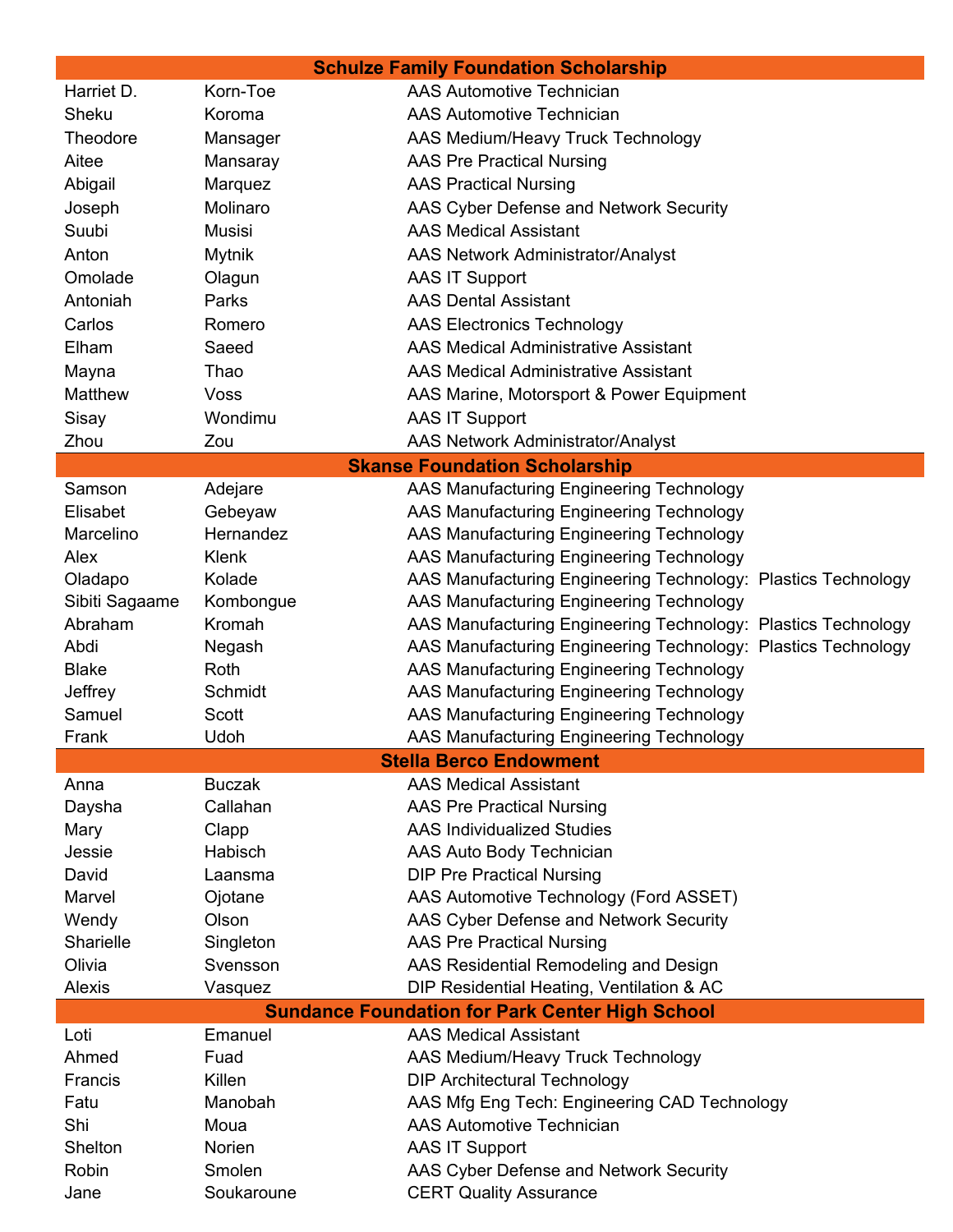| <b>Sundance Foundation for Park Center High School</b> |                      |                                                    |  |  |
|--------------------------------------------------------|----------------------|----------------------------------------------------|--|--|
| Pheng                                                  | Vang                 | AAS Manufacturing Engineering Technology           |  |  |
| Markyse                                                | Wells                | <b>DIP Video Production Specialist</b>             |  |  |
| Abenego                                                | Williams             | <b>CERT CNC Operator</b>                           |  |  |
| Nathan                                                 | Xiong                | <b>AAS IT Support</b>                              |  |  |
| Andy                                                   | Yang                 | <b>AAS IT Support</b>                              |  |  |
|                                                        |                      | <b>Wings of Success Endowment</b>                  |  |  |
| Relonda                                                | Love                 | <b>AAS Pre Individualized Studies</b>              |  |  |
| <b>Workforce Development Scholarship</b>               |                      |                                                    |  |  |
| Tunde                                                  | Adegoke              | <b>AAS IT Support</b>                              |  |  |
| <b>Steeve</b>                                          | Adelin               | <b>AAS Automotive Technician</b>                   |  |  |
| Kokou                                                  | Agbakpewu            | <b>AAS Medical Assistant</b>                       |  |  |
| Manjari                                                | Barsainya            | <b>CERT Health Unit Coordinator</b>                |  |  |
| Evan                                                   | Bengtson             | AAS Marine, Motorsport & Power Equipment           |  |  |
| <b>Bonnie</b>                                          | <b>Brynteson</b>     | AAS Greenhouse Management Technician               |  |  |
| Ryan                                                   | <b>Buesgens</b>      | AAS Heating, Ventilation, AC & Refrigeration       |  |  |
| McKenna                                                | <b>Butler</b>        | <b>CERT Health Unit Coordinator</b>                |  |  |
| Nicole                                                 | Cano                 | <b>AAS Network Administrator/Analyst</b>           |  |  |
| Jung                                                   | Choi                 | <b>DIP IT Support Specialist</b>                   |  |  |
| Connor                                                 | Clifford             | <b>DIP Landscape/Horticulture</b>                  |  |  |
| Pauline                                                | Coolidge             | <b>AAS Practical Nursing</b>                       |  |  |
| Alexander                                              | Gelhaye              | DIP Marine, Motorsport & Power Equipment           |  |  |
| Raphael                                                | Gesimba              | <b>AAS Electronics Technology</b>                  |  |  |
| Simeon                                                 | Gregory              | <b>AAS Automotive Technician</b>                   |  |  |
| Esthela                                                | Guaman               | AS Health Science (Broad Field)                    |  |  |
| Faisal                                                 | Haguf                | AAS Medium/Heavy Truck Technology                  |  |  |
| Ibrahim                                                | Hassan               | <b>AAS Automotive Technician</b>                   |  |  |
| Kevin                                                  | Hegna                | <b>AAS Automotive Technician</b>                   |  |  |
| Kong Cheng                                             | Her                  | <b>AAS Electronics Technology</b>                  |  |  |
| Madison                                                | Hines                | <b>DIP Plumbing Pre-Apprenticeship</b>             |  |  |
| Kara                                                   | Hummel               | <b>DIP Network Support Specialist</b>              |  |  |
| Joshua                                                 | Jung                 | AAS Fire Science Technology, AAS Practical Nursing |  |  |
| Erica                                                  | Kennelly             | <b>AAS Dental Assistant</b>                        |  |  |
| Ryan                                                   | Kessler              | AAS Medium/Heavy Truck Technology                  |  |  |
| Catherine                                              | Koheneh              | <b>AAS Medical Assistant</b>                       |  |  |
| Alayna                                                 | Lau                  | <b>AAS Dental Assistant</b>                        |  |  |
| Jennifer                                               | Lembcke              | <b>AAS Medical Administrative Assistant</b>        |  |  |
| <b>Francis Martin</b>                                  | Lungay               | <b>AAS IT Support</b>                              |  |  |
| Gabriel                                                | Macharia             | <b>AAS Practical Nursing</b>                       |  |  |
| Jazmyne                                                | Mayo                 | <b>AAS Practical Nursing</b>                       |  |  |
| Luis                                                   | <b>Medina Macias</b> | <b>DIP Plumbing Pre-Apprenticeship</b>             |  |  |
| Abdiasis                                               | Mohamed              | <b>AAS Network Administrator/Analyst</b>           |  |  |
| Nkem nkwi                                              | Morfaw               | <b>AAS Network Administrator/Analyst</b>           |  |  |
| <b>Patrick</b>                                         | Munro                | <b>DIP Welding</b>                                 |  |  |
| Keeley                                                 | Murphy               | <b>AAS Child Development</b>                       |  |  |
| Lydia                                                  | Niemann              | <b>AAS Culinary Arts</b>                           |  |  |
| Jason                                                  | Otterholt            | AAS Auto Body Technician                           |  |  |
| Joseph                                                 | Pahr                 | AAS Medium/Heavy Truck Technology                  |  |  |
|                                                        |                      |                                                    |  |  |